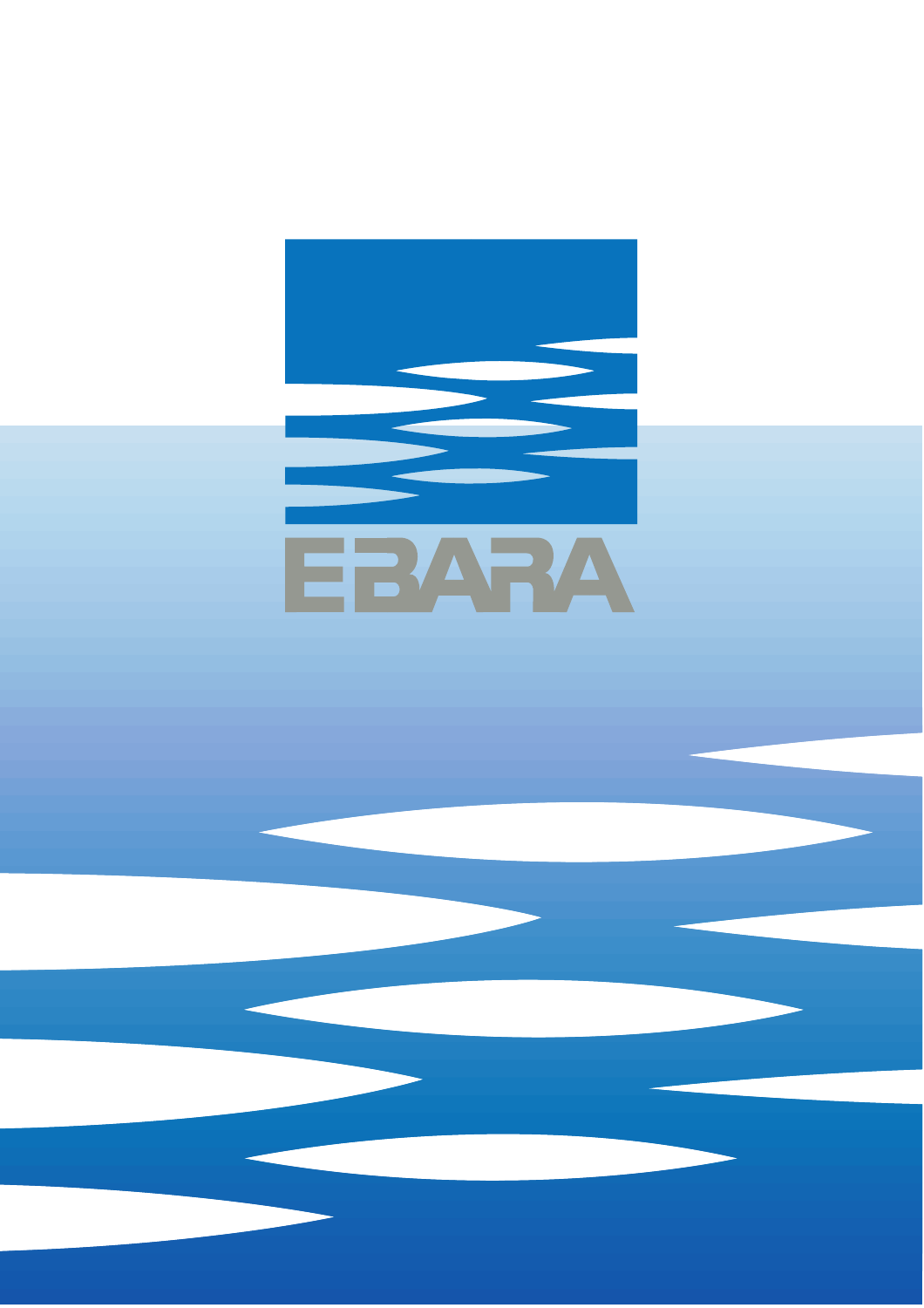### **CONTENTS** 50Hz

|                                          | Page |
|------------------------------------------|------|
| - SPECIFICATIONS                         | 200  |
| PERFORMANCE RANGE and SELECTION CHART    | 201  |
| <b>TYPE KEY and CURVE SPECIFICATIONS</b> | 202  |
| PERFORMANCE CURVES DWO 150               | 203  |
| PERFORMANCE CURVES DWO 200               | 204  |
| PERFORMANCE CURVES DWO 300               | 205  |
| PERFORMANCE CURVES DWO 400               | 206  |
| - CONSTRUCTIONS                          | 300  |
| <b>SECTIONAL VIEW</b>                    | 300  |
| <b>MECHANICAL SEAL</b>                   | 301  |
| <b>BEARINGS</b>                          | 302  |
| - DIMENSIONS and WEIGHT                  | 400  |
| <b>PUMP</b>                              | 400  |
| <b>GEOMETRIC TOLERANCES</b>              | 401  |
| <b>PACKING</b>                           | 402  |
| - TECNICAL DATA                          | 500  |
| <b>MOTOR DATA</b>                        | 500  |
| <b>NOISE DATA</b>                        | 500  |

① click INDEX to jump CORRESPONDING SECTION

2 click solution to go back to INDEX



**100** 

Rev. I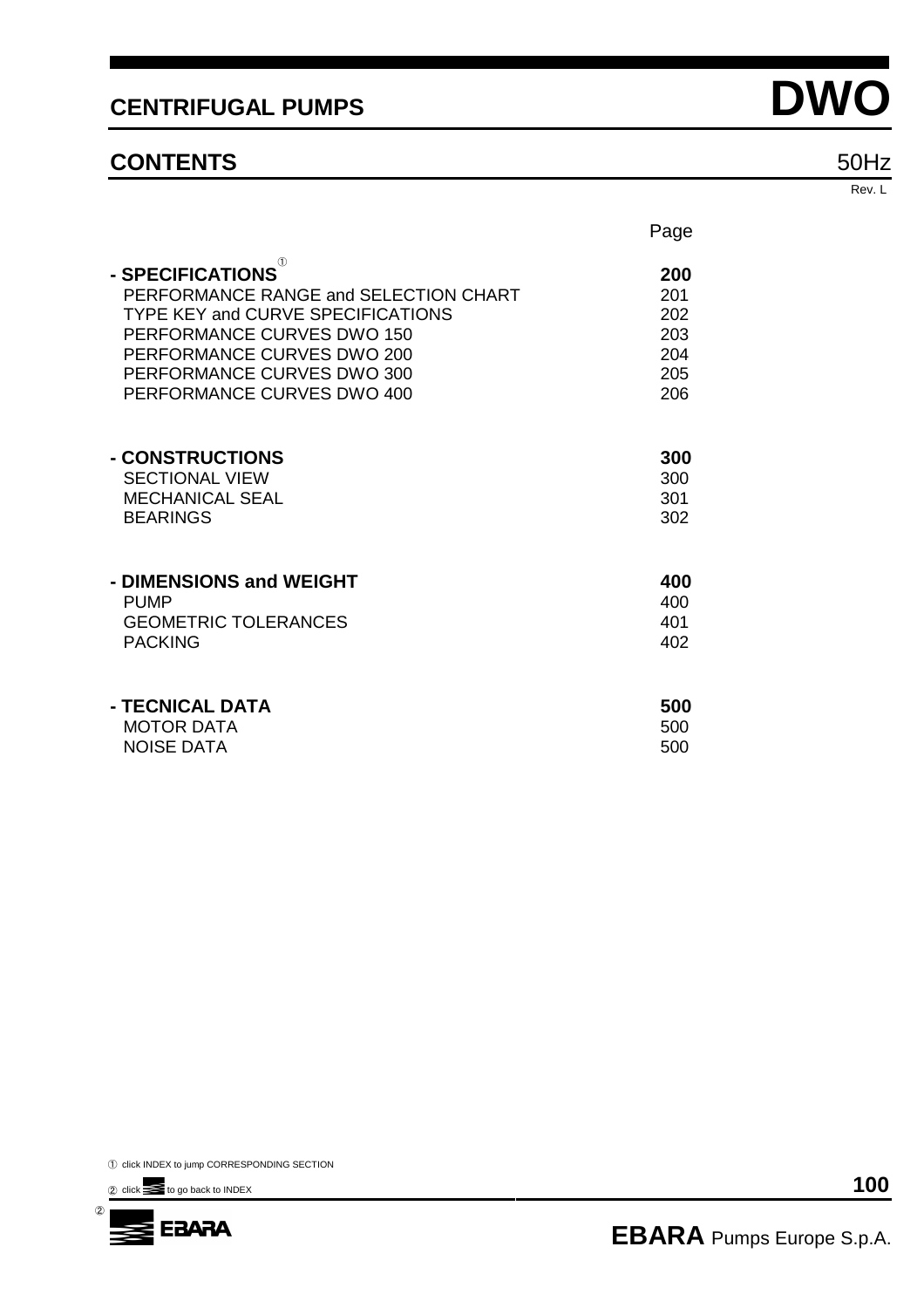# <span id="page-2-0"></span>**SPECIFICATIONS** 50Hz

Rev. L

|                             |                          |       | <b>PUMP</b>                                     |  |  |  |  |
|-----------------------------|--------------------------|-------|-------------------------------------------------|--|--|--|--|
|                             | Type of liquid           |       | Clean water                                     |  |  |  |  |
| Liquid                      |                          |       | $min. -5$                                       |  |  |  |  |
| Handled                     | Temperature              | [C]   | max. +90 (Standard and Special mechanical seal) |  |  |  |  |
|                             |                          |       | max. +110 (Optional mechanical seal)            |  |  |  |  |
|                             | Maximum working pressure | [MPa] | 0,8                                             |  |  |  |  |
|                             | Impeller                 |       | Open centrifugal type                           |  |  |  |  |
| Construction                | Shaft seal type          |       | Mechanical seal                                 |  |  |  |  |
|                             | <b>Bearing</b>           |       | Sealed ball bearing                             |  |  |  |  |
|                             | Suction                  |       | G <sub>2</sub>                                  |  |  |  |  |
| Pipe<br>Connection          |                          |       | G 2 <sup>1</sup> / <sub>2</sub> (DWO 300-400)   |  |  |  |  |
|                             | Discharge                |       | G <sub>2</sub>                                  |  |  |  |  |
|                             | Casing                   |       | <b>AISI 304</b>                                 |  |  |  |  |
|                             | Impeller                 |       | <b>AISI 304</b>                                 |  |  |  |  |
|                             | Casing cover             |       | <b>AISI 304</b>                                 |  |  |  |  |
| Material                    | Shaft seal               |       | Ceramic/Carbon/NBR                              |  |  |  |  |
|                             | Casing cover             |       | <b>AISI 304</b>                                 |  |  |  |  |
|                             | Shaft                    |       | AISI 304 (Wet extension)                        |  |  |  |  |
|                             | <b>Bracket</b>           |       | Aluminium                                       |  |  |  |  |
| Applicable standard of test |                          |       | ISO 9906:2012 - Grade 3B                        |  |  |  |  |

|                                   |                          | <b>MOTOR</b>                                               |                                                              |  |  |  |
|-----------------------------------|--------------------------|------------------------------------------------------------|--------------------------------------------------------------|--|--|--|
|                                   |                          |                                                            | Electric - TEFC                                              |  |  |  |
| Type                              |                          | Single Phase                                               | <b>Three Phase</b>                                           |  |  |  |
| Efficiency level (Reg. 640/2009)  |                          |                                                            | IE2 from 1.1 kW up to 3.0 kW<br>IE3 from 1.1 kW up to 3.0 kW |  |  |  |
| No. of Poles                      |                          | 2                                                          |                                                              |  |  |  |
| <b>Rotation speed</b>             | ${\sf Imin}^{\text{-1}}$ | $\approx 2800$                                             |                                                              |  |  |  |
| <b>Insulation Class</b>           |                          | F                                                          |                                                              |  |  |  |
| Protection degree(CEI EN 60034-5) |                          | IP 55                                                      |                                                              |  |  |  |
|                                   | [kW]                     | $1.1 \div 1.5$                                             | $1.1 \div 3$                                                 |  |  |  |
| Power rating                      | [HP]                     | $1.5 \div 2$                                               | $1.5 \div 4$                                                 |  |  |  |
| Frequency                         | [Hz]                     | 50                                                         |                                                              |  |  |  |
| Voltage                           | [V]                      | 230 ±10%                                                   | 230/400 ±10%                                                 |  |  |  |
| Capacitor                         |                          | <b>Built in</b>                                            |                                                              |  |  |  |
| Over load protection              |                          | <b>Built in</b>                                            | Provided by the user                                         |  |  |  |
| Casing material                   |                          | Aluminium                                                  |                                                              |  |  |  |
| Base material/motor support       |                          | Aluminium                                                  |                                                              |  |  |  |
| Dimensions of cable entry         |                          | PG11 - PG13.5 - M20x1.5<br>(See DIMENSIONS TABLE page 400) |                                                              |  |  |  |

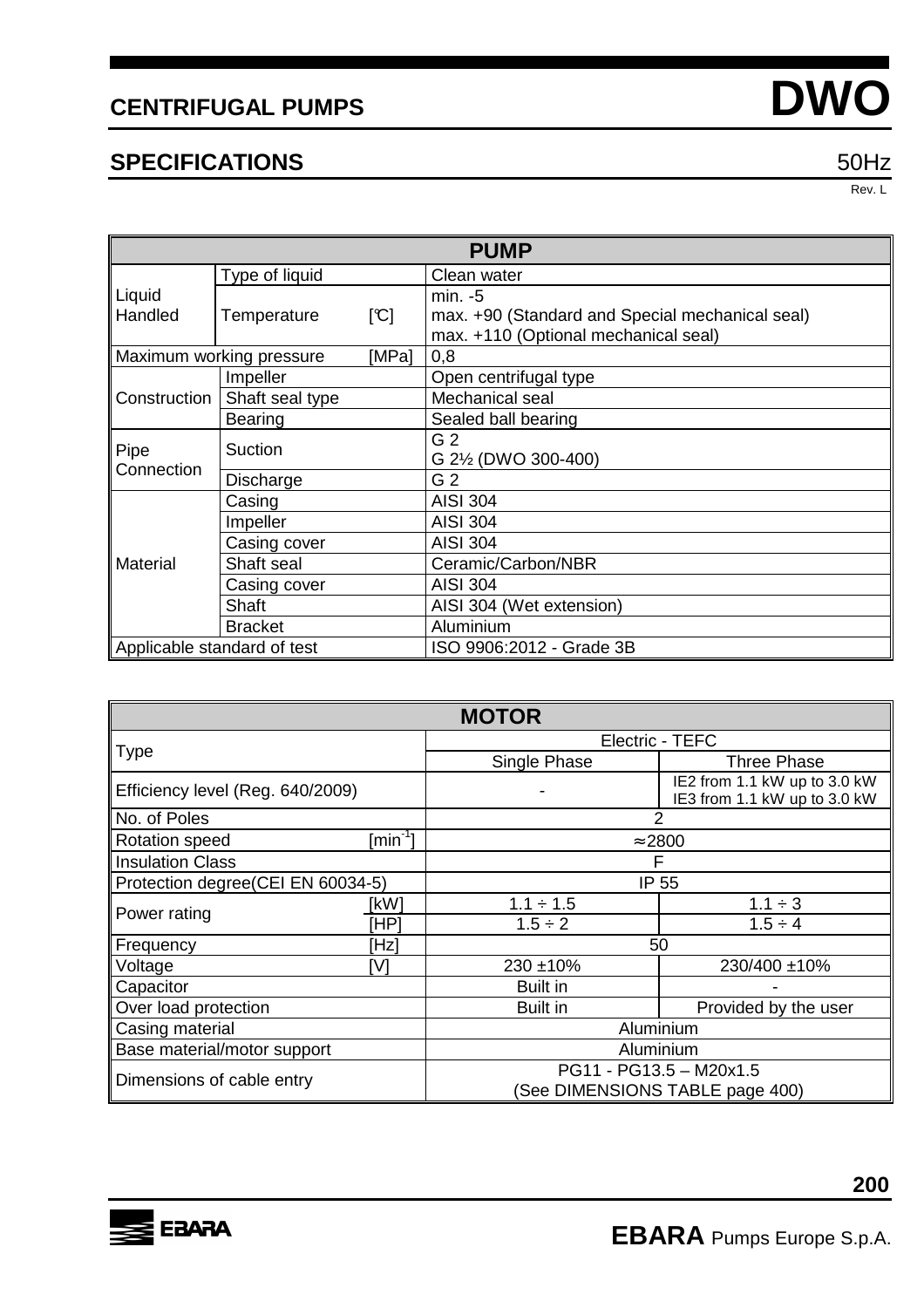### <span id="page-3-0"></span>**PERFORMANCE RANGE and SELECTION CHART 50Hz**

Rev. L



### **SELECTION CHART**

|                            | Pump type      |     | Power                 |                                   | Q=Capacity      |       |                  |      |                  |      |      |                |      |  |
|----------------------------|----------------|-----|-----------------------|-----------------------------------|-----------------|-------|------------------|------|------------------|------|------|----------------|------|--|
|                            |                |     |                       | <i>V</i> min                      | 0               | 100   | 200              | 300  | 400              | 550  | 750  | 950            | 1100 |  |
| Single Phase   Three Phase |                |     | $[kW]$   [HP] $m^3/h$ |                                   | 01              | 6     | 12               | 18   | 24               | 33   | 42   | 57             | 66   |  |
|                            |                |     |                       | H=Total manometric head in meters |                 |       |                  |      |                  |      |      |                |      |  |
| <b>DWO 150 M</b>           | <b>DWO 150</b> |     | 1,5                   |                                   | 9.8             | 9.5   | 8.9 <sub>l</sub> | 7.9I | 6.9 <sub>1</sub> | 5.1  |      | $\,$           | -    |  |
| <b>DWO 200 M</b>           | <b>DWO 200</b> | .5  | 2                     |                                   | 13,2            | 12.   | 12,3             | 11,5 | 10,5             | 8,6  | 5,8  | $\blacksquare$ |      |  |
|                            | <b>DWO 300</b> | 2.2 | 3                     |                                   | 15,5            | 15    | 14,5             | 13,8 | 12,9             |      | 9.7  | 7.5            | -    |  |
|                            | <b>DWO 400</b> | 3   |                       |                                   | 18 <sub>l</sub> | 17.5I | 16,9             | 16,3 | 15,6             | 14,3 | 12.4 | 9.8            | 7,6  |  |

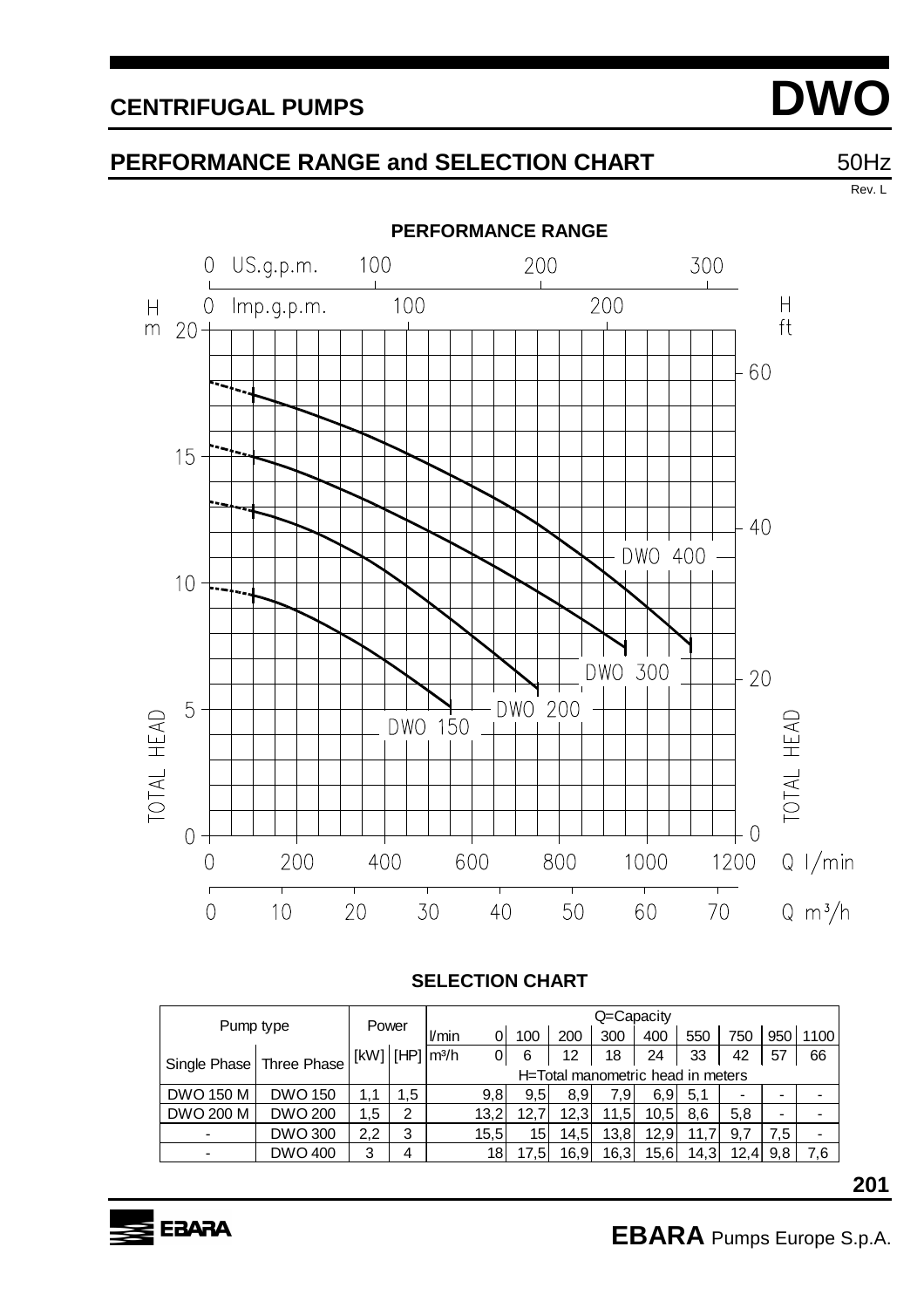## <span id="page-4-0"></span>**TYPE KEY and CURVES SPECIFICATIONS 50Hz**

Rev. L

### **TYPE KEY**



### **CURVES SPECIFICATIONS**

The specifications below qualify the curves shown on the following pages.

Tolerances according to ISO 9906:2012 - Grade 3B

The curves refer to effective speed of asynchronous motors at 50 Hz, 2 poles.

Measurements were carried out with clean water at 20°C of temperature and with a kinematic viscosity of  $v = 1$  mm<sup>2</sup>/s (1 cSt)

The NPSH curve is an average curve obtained in the same conditions of performance curves.

The continuous curves indicate the recommended working range. The dotted curve is only a guide. In order to avoid the risk of over-heating, the pumps should not be used at a flow rate below 10% of best efficiency point.

Symbols explanation:

- $Q =$  volume flow rate
- $H =$  total head
- $P_2$  = pump power input (shaft power)
- $\eta$  = pump efficiency
- $NPSH = net positive section head required by the pump$

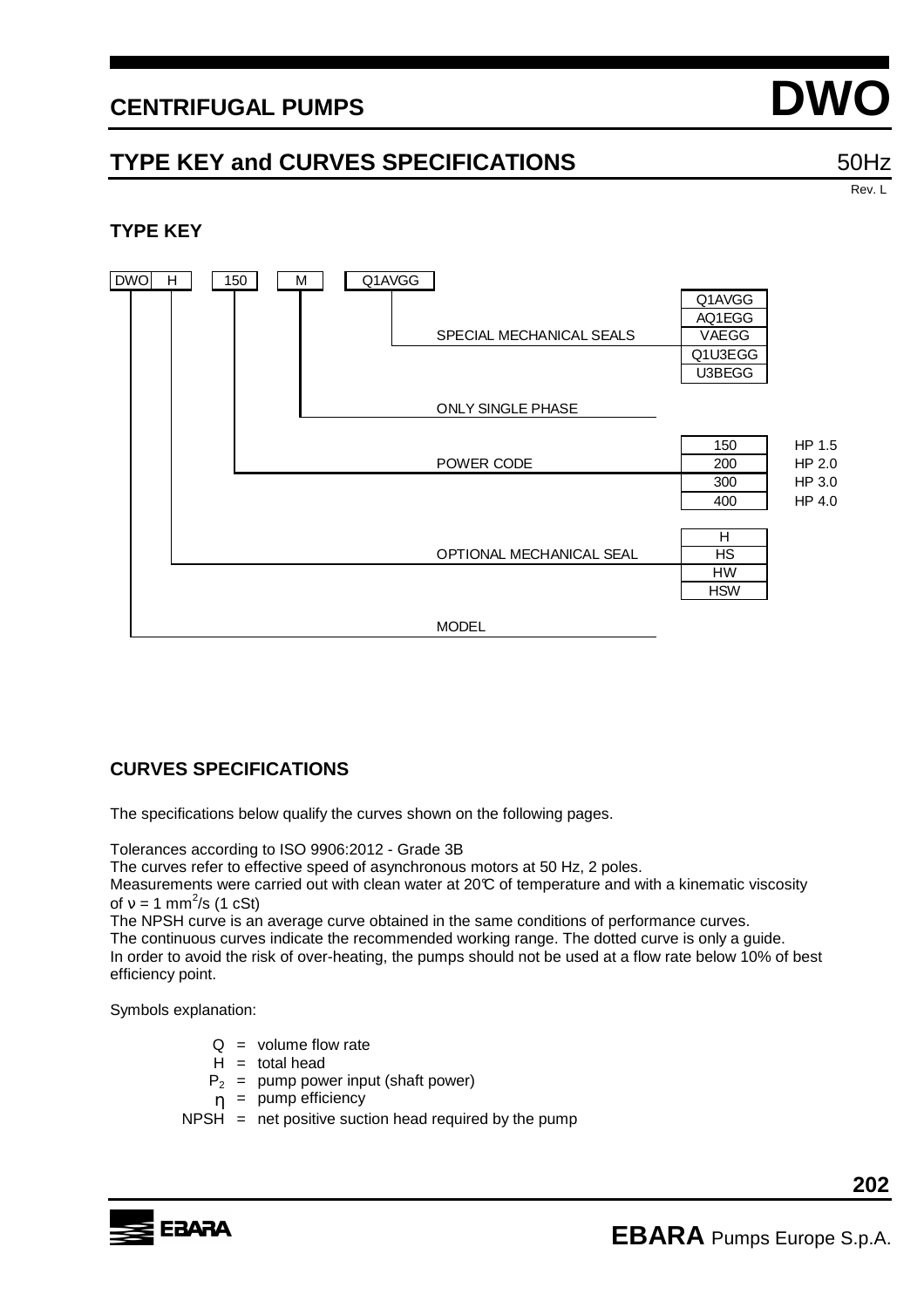**203** 



<span id="page-5-0"></span>**CENTRIFUGAL PUMPS DWO**

# **PERFORMANCE CURVES** 50Hz





Rev. L

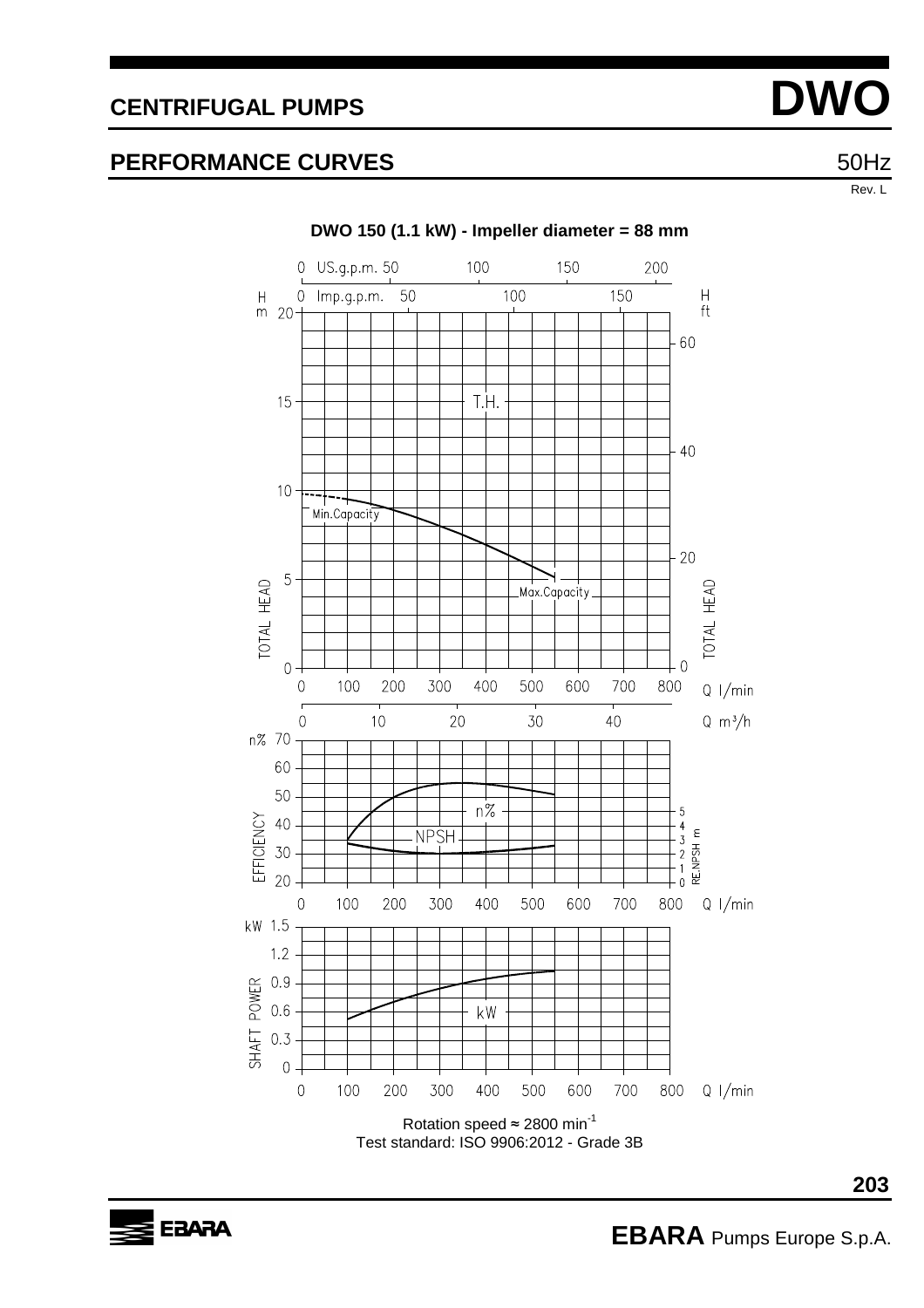

Rev. L

# <span id="page-6-0"></span>**CENTRIFUGAL PUMPS DWO**

# **PERFORMANCE CURVES** 50Hz





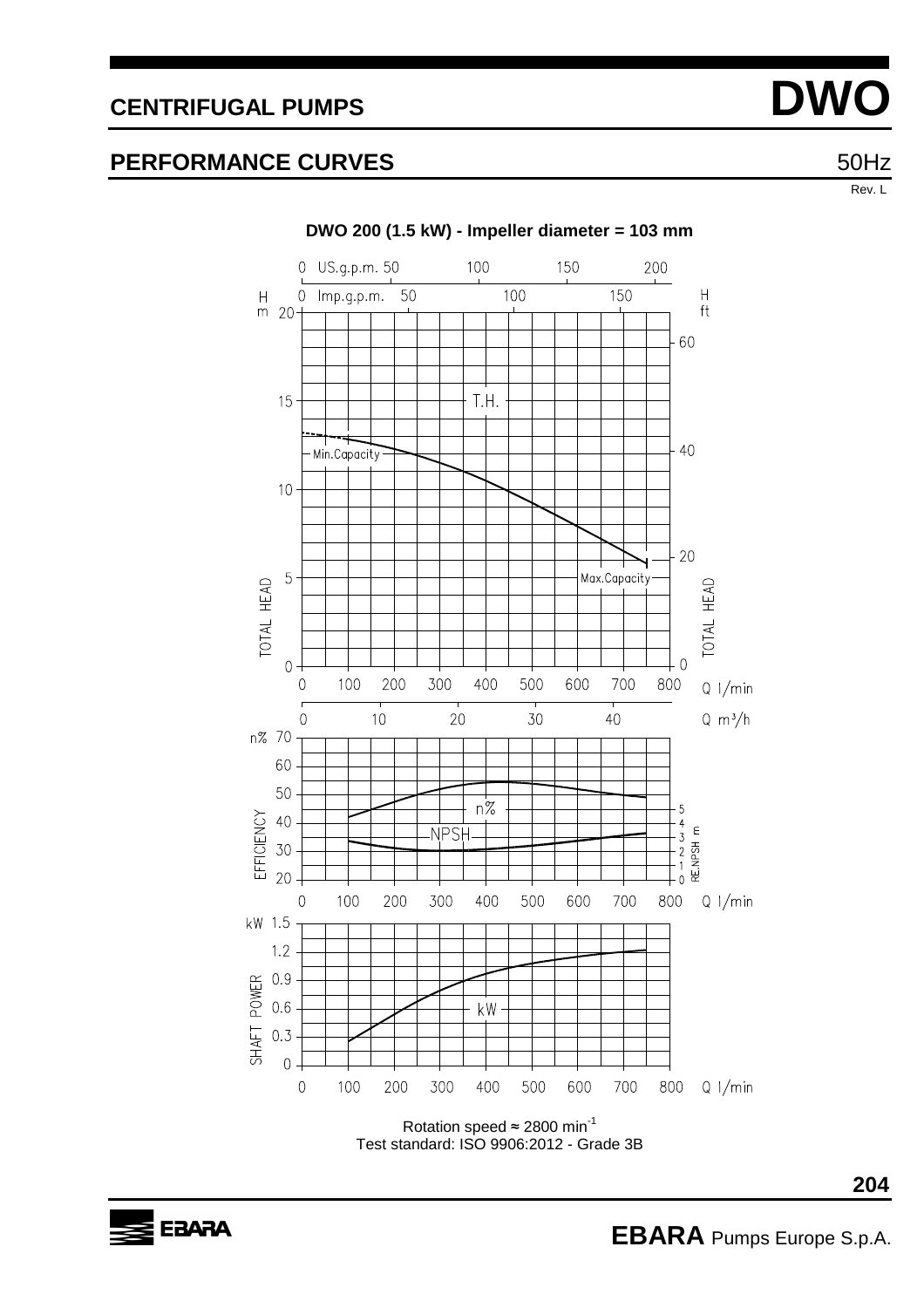Rev. L

# <span id="page-7-0"></span>**CENTRIFUGAL PUMPS DWO**

# **PERFORMANCE CURVES** 50Hz



Rotation speed ≈ 2800 min-1 Test standard: ISO 9906:2012 - Grade 3B

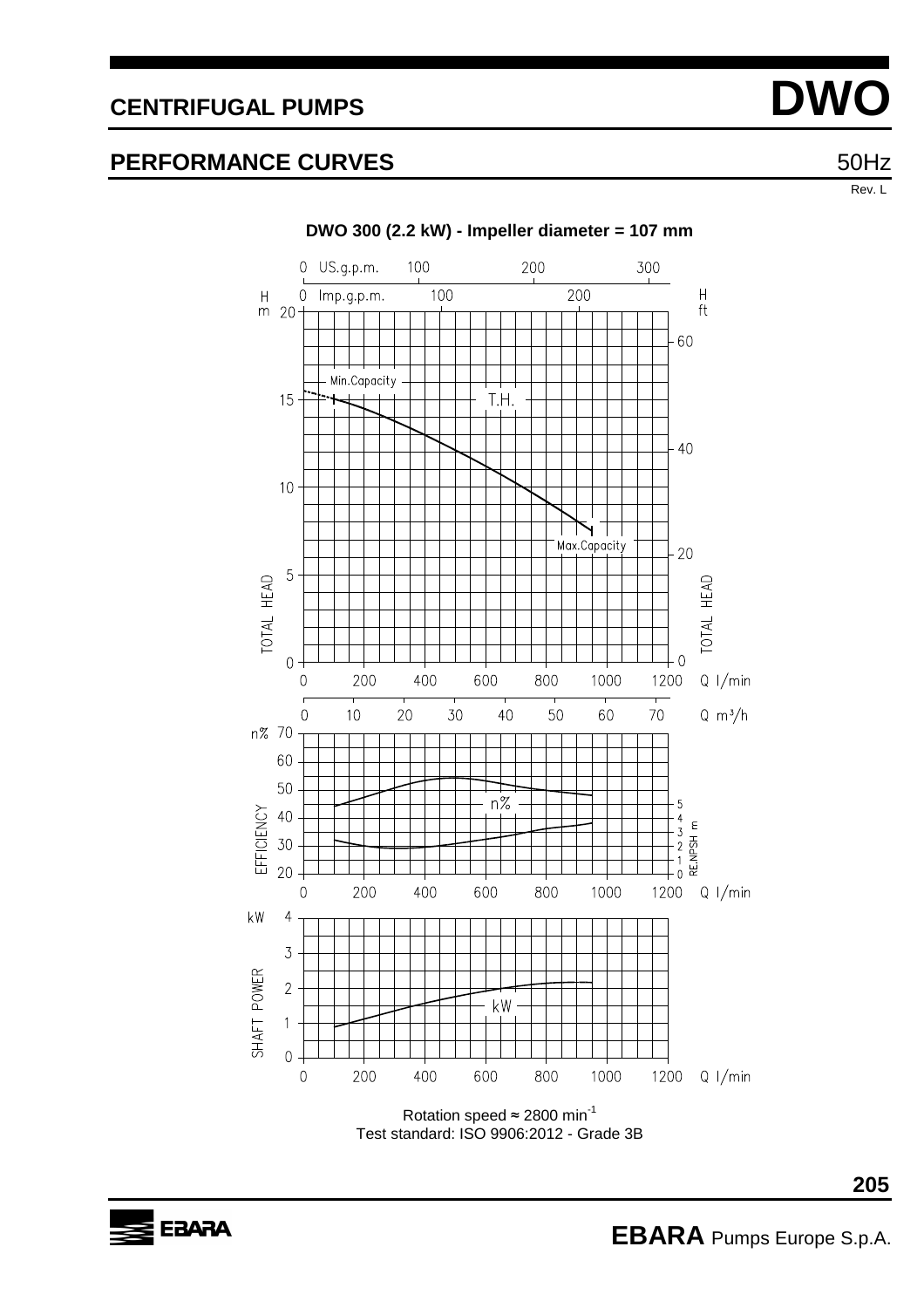# <span id="page-8-0"></span>**PERFORMANCE CURVES** 50Hz



**E** EBARA



Rev. L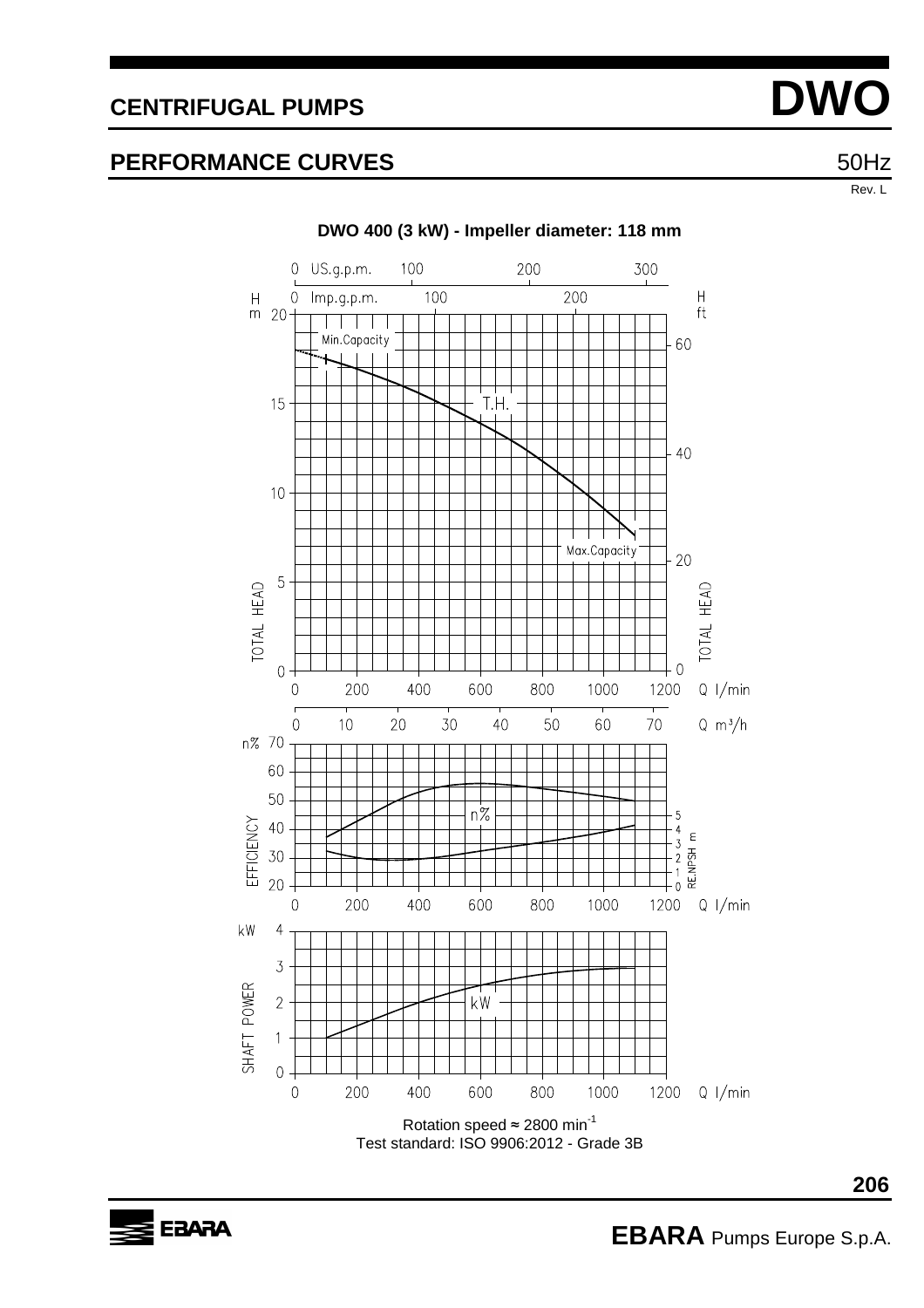## <span id="page-9-0"></span>**CONSTRUCTIONS** 50Hz

Rev. L

#### **SECTIONAL VIEW**



| N°   | <b>PART NAME</b>        |                | <b>MATERIAL</b>          | Q.TY |
|------|-------------------------|----------------|--------------------------|------|
| 1    | Casing                  |                | AISI 304                 |      |
| 3    | <b>Motor</b> bracket    |                | Aluminium                | 1    |
| 4    | Casing cover            |                | AISI 304                 |      |
| 6    | Shaft with rotor        |                | AISI 304 (Wet extention) |      |
| 7    | <b>Impeller</b>         |                | AISI 304                 | 1    |
| 11   | Mechanical seal         | $\overline{3}$ | Carbon/Ceramic/NBR       | 1    |
| 12 l | Motor frame with stator |                |                          | 1    |
| 13 I | Motorcover              |                | Aluminium                |      |
| 14   | Fan                     |                | РP                       |      |
| 15   | Fan cover               |                | Fe P04 Zncate            |      |
| 16   | Teminalbox              |                |                          |      |
| 17   | Terminal box cover      | 21             | Aluminium                | 1    |
| 18 I | Splash ring             |                | <b>NBR</b>               |      |
| 19   | Pump side ball bearing  |                |                          |      |
| 20   | Fan side ball bearing   |                |                          |      |
| 21   | Adjusting ring          |                | Steel C70                |      |
| 22   | Tie rod                 |                | Fe 420 Zincate           | 4    |
| 23   | Capacitor               | [1]            |                          |      |
|      | 24 Priming plug         |                | AISI 303                 |      |

| N°             | PART NAME                    |     | <b>MATERIAL</b>          | Q.TY | N° | PART NAME                     |     | <b>MATERIAL</b>             | Q.TY |
|----------------|------------------------------|-----|--------------------------|------|----|-------------------------------|-----|-----------------------------|------|
|                | Casing                       |     | AISI 304                 |      | 25 | Drain plug                    |     | AISI 303                    |      |
| 3              | Motorbracket                 |     | Aluminium                |      | 26 | $O$ -ring                     | [4] | NBR/FPM/EPDM                |      |
| 4              | Casing cover                 |     | AISI 304                 |      |    | 30 Mechanical seal protection |     | AISI 304                    |      |
| 6              | Shaft with rotor             |     | AISI 304 (Wet extention) |      |    | $32$ Key                      |     | AISI 316                    |      |
| $\overline{7}$ | Impeller                     |     | AISI 304                 |      |    | 34 Impeller nut               |     | AISI 304                    |      |
|                | 11   Mechanical se al        | ้31 | Carbon/Ceramic/NBR       |      | 42 | Motor support                 |     | Aluminium                   |      |
|                | 12 Motorframe with stator    |     |                          |      |    | 50   Spacer                   |     |                             |      |
|                | 13 Motor cover               |     | Aluminium                |      | 52 | Terminal box                  | [1] | <b>PP</b>                   |      |
|                | 14   Fan                     |     | PP                       |      |    | 56 Box gasket                 |     | <b>NBR</b>                  |      |
|                | 15 Fan cover                 |     | Fe P04 Zncate            |      | 75 | Washer                        |     | AISI 304                    |      |
|                | 16 Terminalbox               |     |                          |      | 76 | Washer                        |     | AISI 304                    |      |
|                | 17 Terminal box cover        | '21 | Aluminium                |      | 77 | $O$ -ring                     | [4] | NBR/FPM/EPDM                |      |
|                | 18 Splash ring               |     | <b>NBR</b>               |      | 78 | $O$ -ring                     | [4] | NBR/FPM/EPDM                |      |
|                | 19 $P$ ump side ball bearing |     |                          |      | 90 | Terminal box cover gasket     | [1] | <b>NBR</b>                  |      |
|                | 20 Fan side ball bearing     |     |                          |      | 92 | Lip seal                      |     |                             |      |
|                | 21 Adjusting ring            |     | Steel C70                |      |    | 93 Lip seal                   |     |                             |      |
|                | 22 Tie rod                   |     | Fe 420 Zincate           | 4    |    | 110 Protector                 | [1] |                             |      |
|                | 23 Capacitor                 | [1] |                          |      |    | 200 Screw                     |     | Stainless stee   A2 UNI7323 | 6    |
|                |                              |     |                          |      |    |                               |     |                             |      |

[1] Only for Single phase

[2] Only for Three phase

[1] Only for Single phase<br>[2] Only for Three phase<br>[3] See **MECHANICAL SEAL** pages 301, 302<br>[4] FPM for H-HS-HW-HSW-Q1AVGG (see pa

[4] FPM for H-HS-HW-HSW-Q1AVGG (see pages 301, 302) EPDM for AQ1EGG-VAEGG-Q1U3EGG-U3BEGG (see pages 301, 302) NBR only for Standard version (see pages 301, 302)

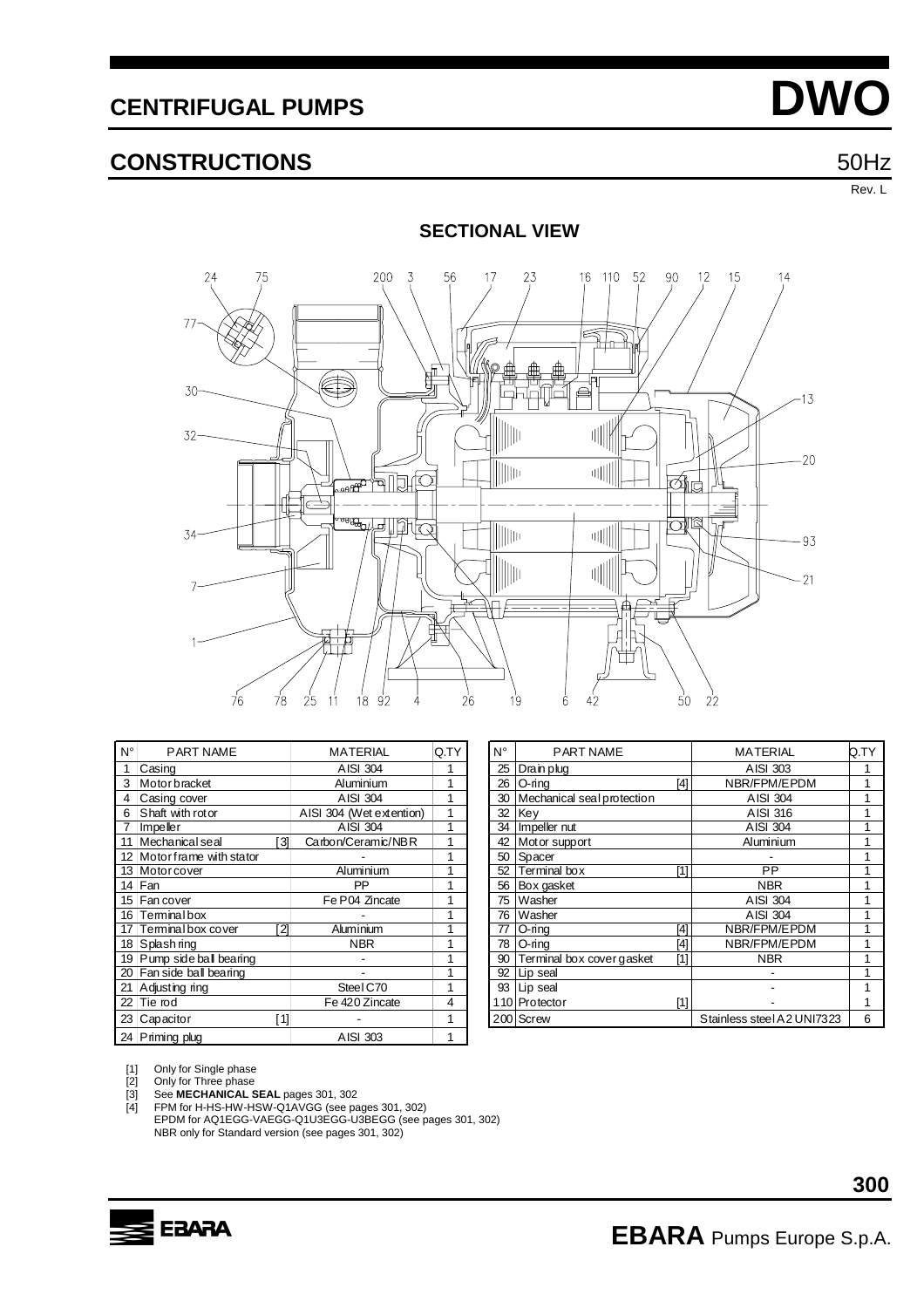## <span id="page-10-0"></span>**CONSTRUCTIONS** 50Hz

Rev. L

#### **MECHANICAL SEAL**



|          | <b>REF</b> | PART NAME            |                 | <b>MATERIAL</b> |                  |                  |  |
|----------|------------|----------------------|-----------------|-----------------|------------------|------------------|--|
|          |            |                      | н               | НS              | <b>HW</b>        | <b>HSW</b>       |  |
|          | A          | Rotary seal ring     | Ceramic         | Silicon carbide | ungsten carbide  | Silicon carbide  |  |
|          | в          | Stationary seal ring | Carbon graphite | Silicon carbide | Tungsten carbide | Tungsten carbide |  |
| OPTIONAL | C          | O-ring               | <b>FPM</b>      | <b>FPM</b>      | <b>FPM</b>       | <b>FPM</b>       |  |
|          | D          | O-ring               | <b>FPM</b>      | <b>FPM</b>      | <b>FPM</b>       | <b>FPM</b>       |  |
|          | E          | O-rina               | <b>FPM</b>      | <b>FPM</b>      | <b>FPM</b>       | <b>FPM</b>       |  |
|          | F          | Self driving spring  | AISI 316        | AISI 316        | AISI 316         | AISI 316         |  |
|          | G          | <b>IFrame</b>        | AISI 304        | AISI 316        | AISI 316         | AISI 316         |  |
|          |            |                      |                 |                 |                  |                  |  |

|                | <b>REF</b> | PART NAME            |                   | <b>MATERIAL</b>   |                  |                  |  |  |  |  |  |  |
|----------------|------------|----------------------|-------------------|-------------------|------------------|------------------|--|--|--|--|--|--|
| <b>SPECIAL</b> |            |                      | Q1AVGG            | <b>VAEGG</b>      | Q1U3EGG          | U3BEGG           |  |  |  |  |  |  |
|                | Α          | Rotary seal ring     | Silicon carbide   | Ceramic           | Silicon carbide  | Tungsten carbide |  |  |  |  |  |  |
|                | B          | Stationary seal ring | Metallized carbon | Metallized carbon | Tungsten carbide | Graphite         |  |  |  |  |  |  |
|                |            | O-ring               | <b>FPM</b>        | EPDM              | <b>EPDM</b>      | <b>EPDM</b>      |  |  |  |  |  |  |
|                | D          | O-ring               | <b>FPM</b>        | EPDM              | <b>EPDM</b>      | <b>EPDM</b>      |  |  |  |  |  |  |
|                | E          | O-ring               | <b>FPM</b>        | EPDM              | EPDM             | <b>EPDM</b>      |  |  |  |  |  |  |
|                |            | Self driving spring  | AISI 316          | AISI 316          | AISI 316         | AISI 316         |  |  |  |  |  |  |
|                | G          | <b>IFrame</b>        | AISI 316          | AISI 316          | AISI 316         | AISI 316         |  |  |  |  |  |  |

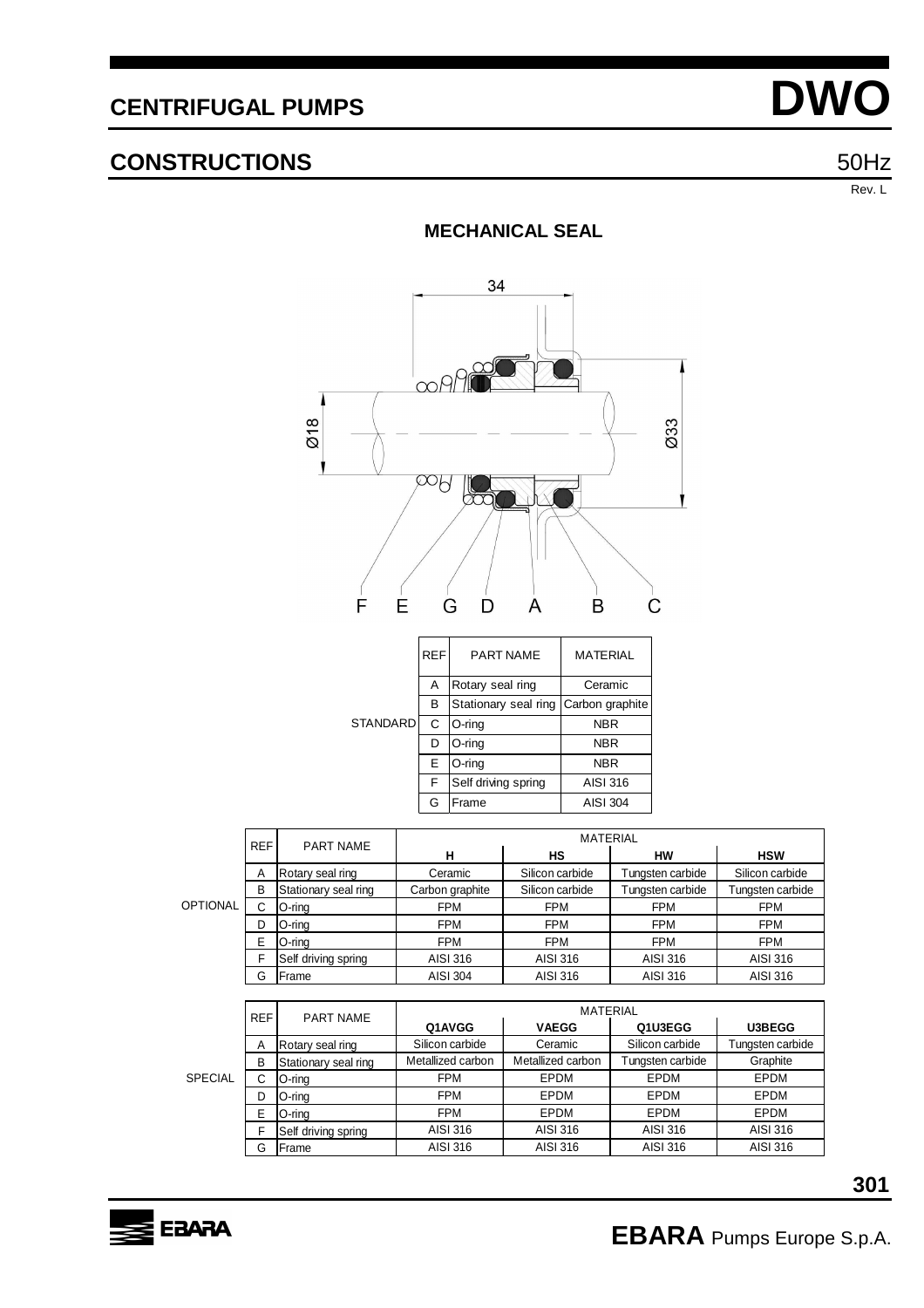## <span id="page-11-0"></span>**CONSTRUCTIONS** 50Hz

Rev. L

#### **MECHANICAL SEAL**



|                | <b>REF</b> | <b>PART NAME</b>     | <b>MATERIAL</b>   |
|----------------|------------|----------------------|-------------------|
|                |            |                      | AQ1EGG            |
|                | A          | Rotary seal ring     | Metallised carbon |
|                | В          | Stationary seal ring | Silicon carbide   |
| <b>SPECIAL</b> | C          | O-ring               | EPDM              |
|                | D          | <b>Bellows</b>       | EPDM              |
|                | E.         | Frame + spring       | AISI 316          |

#### **BEARINGS**

| Pump type        |                | <b>Ball Bearing</b> |            |           |            |  |  |  |
|------------------|----------------|---------------------|------------|-----------|------------|--|--|--|
| Single Phase     | Three Phase    |                     | Pump side  | Fan side  |            |  |  |  |
|                  |                |                     | (*)        |           | (*)        |  |  |  |
| <b>DWO 150 M</b> | <b>DWO 150</b> | 6204 2RSH           | 6204-ZZ C3 | 6203 2RSH | 6203-ZZ C3 |  |  |  |
| <b>DWO 200 M</b> | DWO 200        | 6204 2RSH           | 6204-ZZ C3 | 6203 2RSH | 6203-ZZ C3 |  |  |  |
|                  | DWO 300        | 6305 2RSH           | 6305-ZZ C3 | 6205 2RSH | 6205-ZZ C3 |  |  |  |
| -                | DWO 400        | 6305 2RSH           | 6305-ZZ C3 | 6205 2RSH | 6205-ZZ C3 |  |  |  |

(\*) Only for IE3 Motors

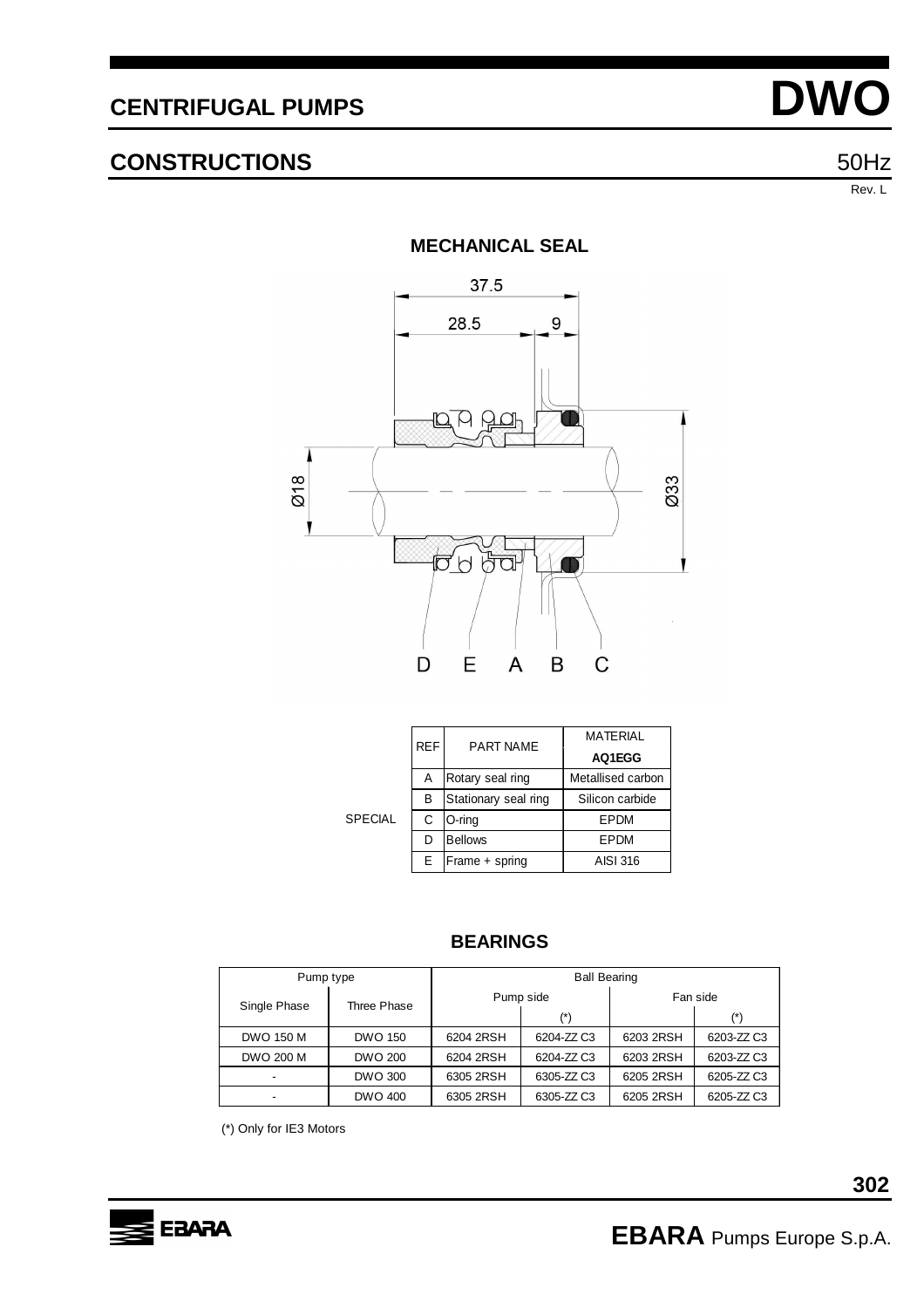### <span id="page-12-0"></span>**DIMENSIONS and WEIGHT 1999 120 SOME 2014 12:00 12:00 SOME 2014 2014 12:00 12:00 12:00 12:00 12:00 12:00 12:00 12:00 12:00 12:00 12:00 12:00 12:00 12:00 12:00 12:00 12:00 12:00 12:00 12:00 12:00 12:00 12:00 12:00 12:00 12:**



|                |                         |               |         | Weight [kgf] |     |                 |        |       |             |                 |                |      |       |                              |  |
|----------------|-------------------------|---------------|---------|--------------|-----|-----------------|--------|-------|-------------|-----------------|----------------|------|-------|------------------------------|--|
| Pump type      |                         | В             | $\sim$  |              | H3  |                 |        | D     |             |                 | <b>DNA</b>     |      |       |                              |  |
|                | $\mathsf{I3-}$<br>$[3-$ |               |         | $[3-]$       |     |                 |        | $13-$ |             |                 |                |      | $1 -$ | $\mathsf{I3}\sim$            |  |
|                |                         | $\rightarrow$ |         |              |     | $^{\prime\ast}$ | $13 -$ | $13-$ |             | $^{\prime\ast}$ | $13-$          |      |       | $\left  \star \right\rangle$ |  |
| <b>DWO 150</b> | 365                     | 390           | 197     | 197          | 239 | 239             | 74     | 062,5 | PG11        | M20x1.5         | G 2            | 14.4 | 14.5  | 15,4                         |  |
| <b>DWO 200</b> | 378                     | 390,5         | 197     | 197          | 239 | 239             | 74     | 062,5 | <b>PG11</b> | M20x1.5         | G <sub>2</sub> | 15,7 | 16,2  | 17.1                         |  |
| <b>DWO 300</b> | 416                     | 394.5         | 230/241 | 197          | 244 | 239             | 78     | Ø80   |             | PG13.5 M20x1.5  | $G2$ %         |      | 19,4  | 19,4                         |  |

[1~] Single phase

[3~] Three phase

(\*) Only for IE3 Motors



**EBARA** Pumps Europe S.p.A.

**400** 

Rev. L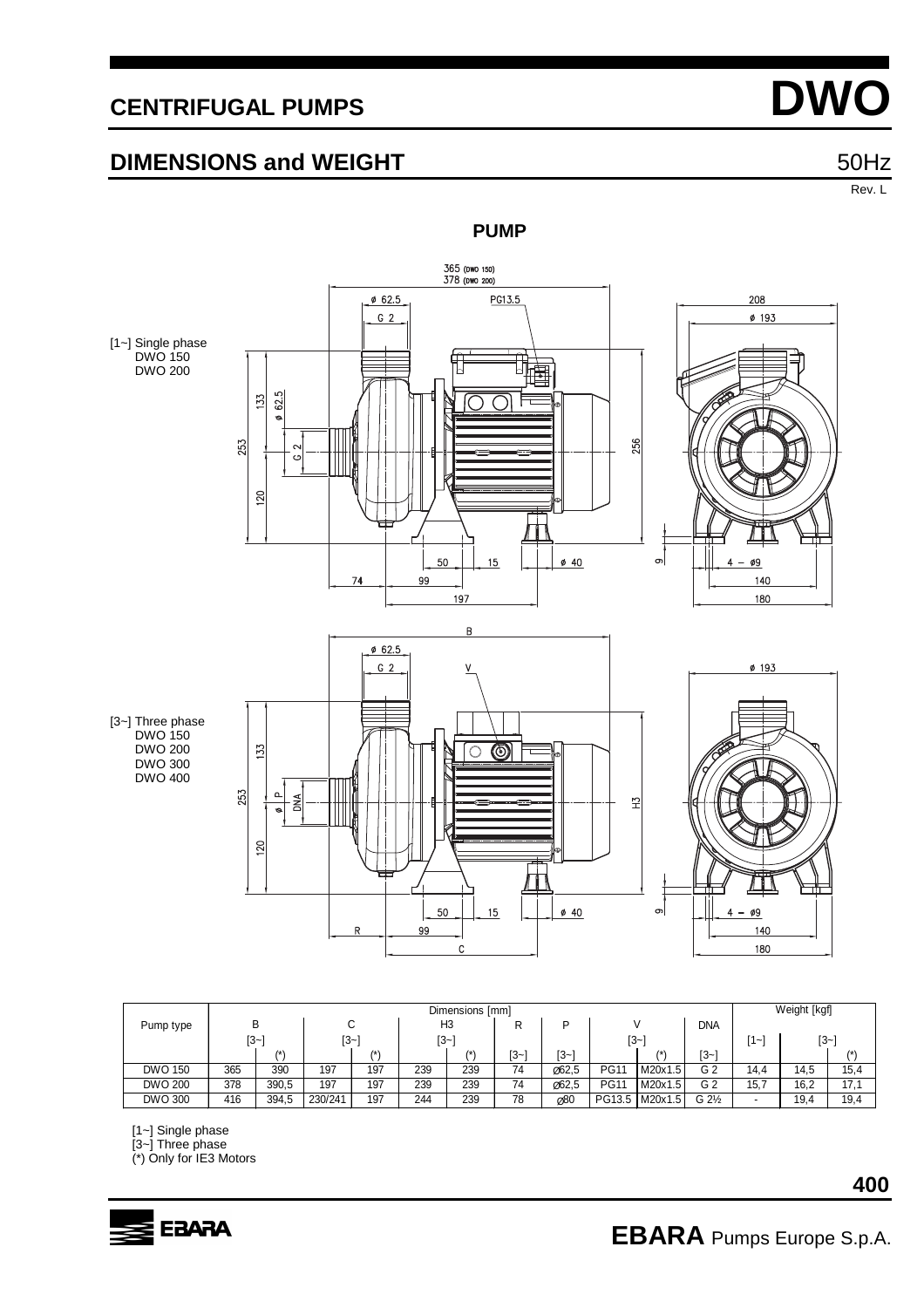### <span id="page-13-0"></span>**DIMENSIONS and WEIGHT** 50Hz

Rev. L

### **GEOMETRIC TOLERANCES**

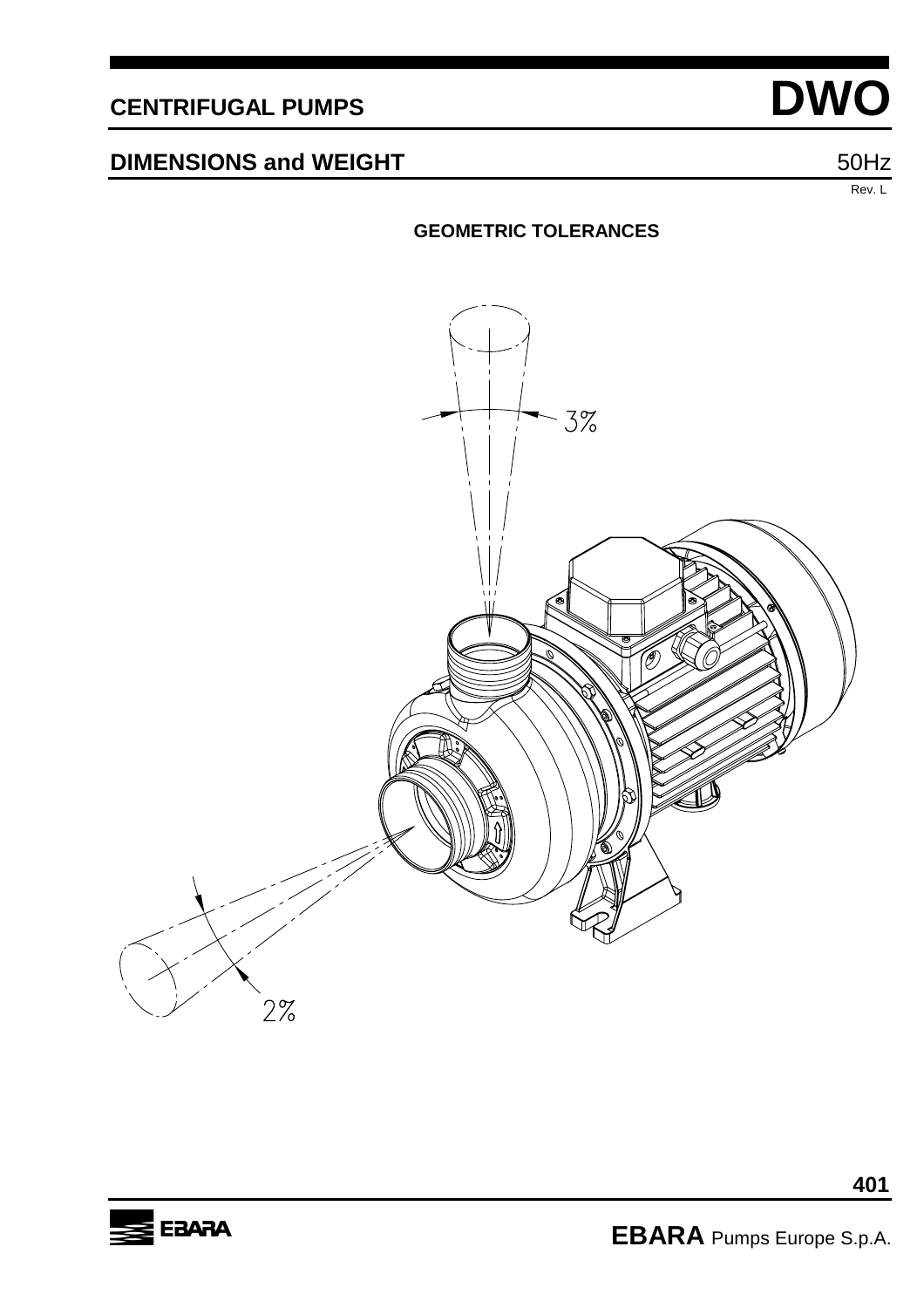## <span id="page-14-0"></span>**DIMENSIONS and WEIGHT 1999 120 SOME 2014 12:00 12:00 FM 2014 12:00 12:00 FM 2014 12:00 12:00 FM 2014 12:00 FM 2014 12:00 FM 2014 12:00 FM 2014 12:00 FM 2014 12:00 FM 2014 12:00 FM 2014 12:00 FM 2014 12:00 FM 2014 12:00 FM**

Rev. L

### **PACKING**



| Pump type    |                |         |      | Packing [mm] | Weight [kgf]      |                          |           |        |      |       |
|--------------|----------------|---------|------|--------------|-------------------|--------------------------|-----------|--------|------|-------|
| Single Phase | Three Phase    |         |      |              |                   |                          |           | $[1 -$ | [3~] |       |
|              |                | $1 - 1$ | [3~] | [1~]         | $\left[3-\right]$ | 11~                      | $[3 - j]$ |        |      | $(*)$ |
| DWO 150 M    | <b>DWO 150</b> | 205     | 205  | 280          | 280               | 432                      | 432       | 15.3   | 15.3 | 16.2  |
| DWO 200 M    | <b>DWO 200</b> | 205     | 205  | 280          | 280               | 432                      | 477       | 16.5   | 17   | 17.9  |
|              | <b>DWO 300</b> |         | 205  |              | 280               | $\overline{\phantom{a}}$ | 477       |        | 20.3 | 20.3  |
| -            | <b>DWO 400</b> | -       | 205  |              | 280               | $\,$                     | 477       |        | 23.2 | 23.2  |

[1**~**] Single phase [3**~**] Three phase (\*) Only for IE3 Motors

**SE EBARA**